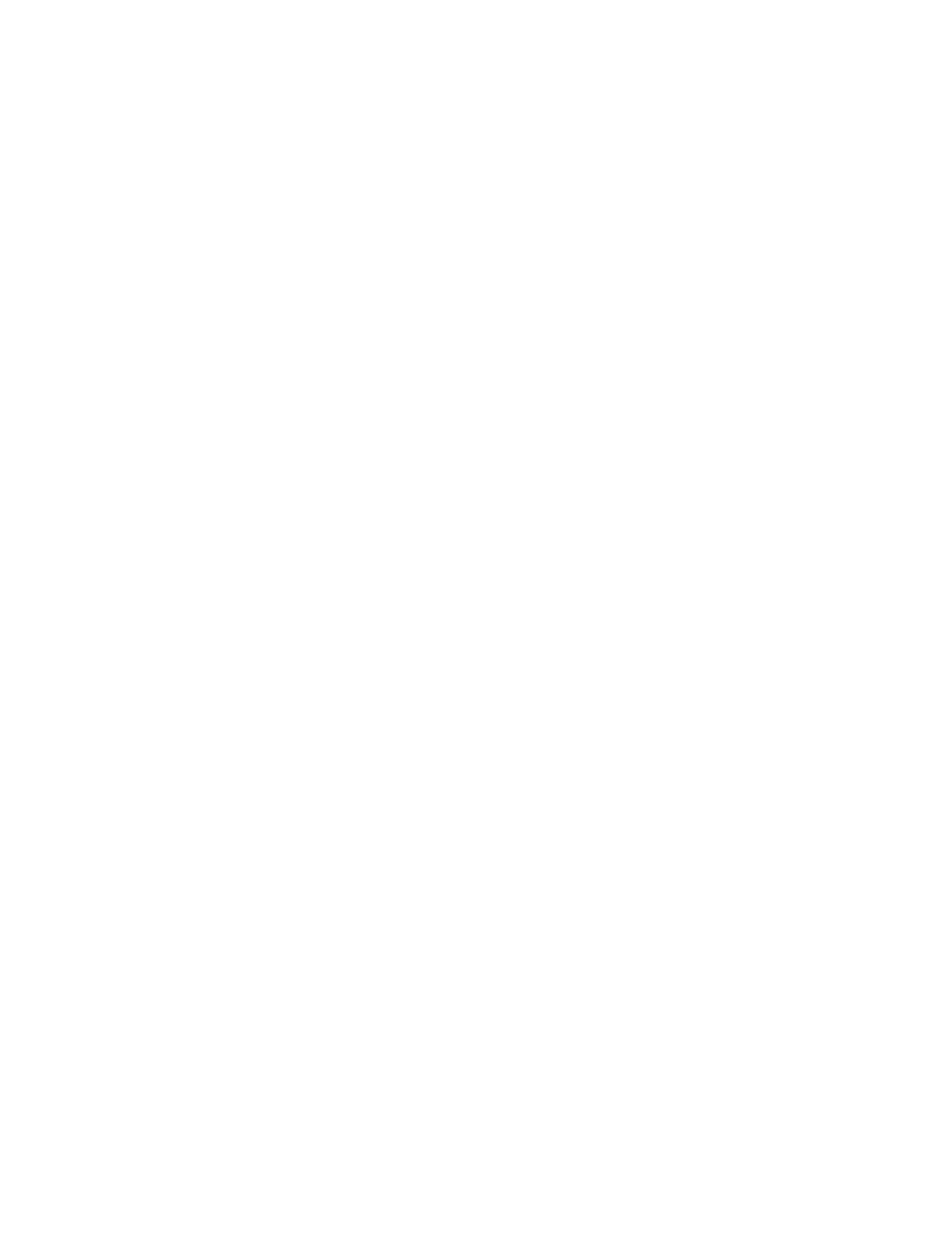# THE BEST EXERCISES YOU CAN EVER DO

NO MATTER YOUR AGE OR FITNESS LEVEL!

PARKINS WATER TO OR AULTON IT IN ESSEEVEL ?<br>
Workouts below. In addition to protecting you from disease, these moves will help keep your weight under control,<br>
increase and tone muscle, strengthen your bones, protect your increase and tone muscle, strengthen your bones, protect your joints and may even make you smarter!



### WALKING.

Walking can be done anytime, anywhere. It's a low impact activity, meaning there's a very low chance that aWTTOMVRMLPMPMITPJMVM however, are high—walking can help you maintain a healthy weight, improve cholesterol levels, strengthen bones, keep blood pressure in check and improve your mood. Aim for at least 30 minutes of walking a day (you can break this into multiple, smaller walks if you want). Keep in mind that the faster, farther and more frequently you walk PMOMIMPMJMVM



### RESISTANCE TRAINING.

Any weight-bearing exercise, such as lifting free weights or using your own weight (i.e., push-ups, pull-ups) can help you build and maintain critical muscle mass. Light weight training will help you look sleek, not bulky. Moreover, weight training can help you torch more calories so it's easier to maintain your weight. Aim for 10 to 15 minutes of strength training a week.

LIFT YOUR WAY TO A BETTER BRAIN? found that resistance training increases blood ow to the brain and ncreases levels of a speci-c protein that protects and promotes the



### SWIMMING

Swimming is a fantastic workout and MMKITTaOMINaWzMNWU arthritis or are recovering from an injury to your knee, ankle or back. UUVOKIVUWMaWMJTa and strength, build endurance and can help you build muscle mass (the water acts as a resistance force). It's two workouts (cardiovascular and resistance) built into one!



### YOGA

There are several practices and variations of yoga, but all focus on bringing harmony to your mind, body and spirit through deep breathing and movement. A number of studies have shown that yoga can help reduce stress and anxiety. It can also enhance your mood and overall sense of wellbeing. If you're new to yoga, you may want to take a class or two to learn proper form and technique. AWKIVVLKTIMaWIWKITA5PMITP club or community center.

### EXERCISE OUTSIDE, HELP THE PLANET?

Some studies have shown that people have lower levels of cortisol (a stress hormone) after exercising outside as compared to getting activity inside. Researchers speculate that the exposure to sunlight, fresh air and natural surroundings can help improve mood and make exercise more enjoyable. And if you wanted another reason to get moving outdoors, consider this: you could be helping the environment. When you take a bike ride, walk or jog outside you are not utilizing any fossil fuels or energy sources as you would if you were working out in a gym. To be sure, operating gyms and all the equipment in them takes energy. Of course, if you prefer to exercise indoors or at a gym, by all means continue to do so, and don't let this be an obstacle to your workout. Just know that when or if you do exercise outside there is an added JMVMWNKWVMVOMVMOa